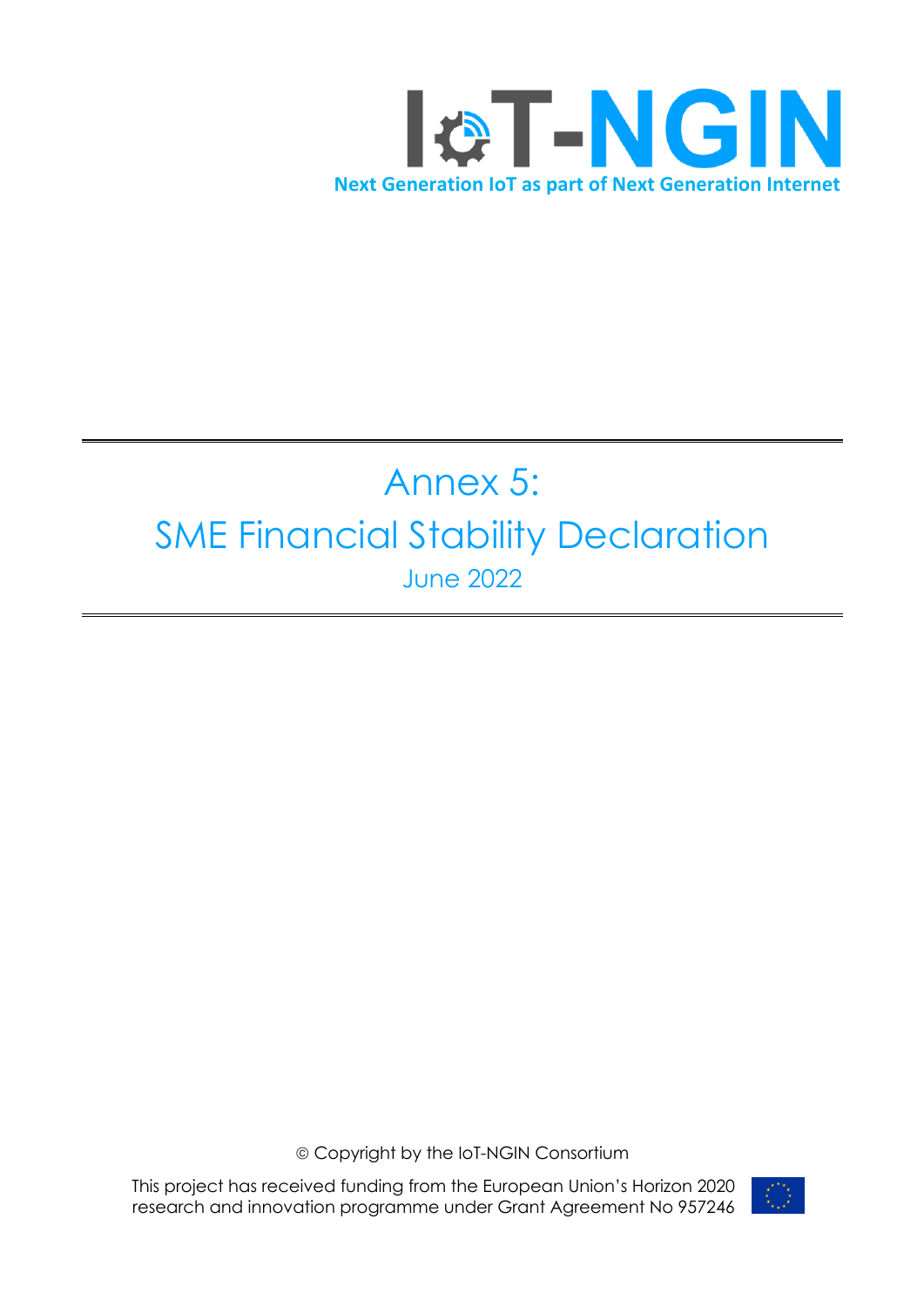# DECLARATION ON STATUS AND FINANCIAL STABILITY

**Specific identification of the applicant enterprise:**

| Name or Business Name                   |  |
|-----------------------------------------|--|
| <b>Address (or Registered office)</b>   |  |
| <b>Registration/ VAT number</b>         |  |
| Names and titles of principal directors |  |
| Date of Foundation                      |  |
| PIC number <sup>1</sup>                 |  |

#### **Type of enterprise** (see explanatory note)

*Select to indicate which case(s) applies to the applicant enterprise:*

| Autonomous         | In this case the data filled in the box below result from the accounts of         |
|--------------------|-----------------------------------------------------------------------------------|
| enterprise         | the applicant enterprise only. Fill in the declaration only, without annex.       |
| Partner enterprise | Fill in and attach the annex (and any additional sheets), then complete           |
| Linked enterprise  | the declaration by copying the results of the calculations into the box<br>below. |

#### **Data used to determine the category of enterprise**

*Calculated according to Article 6 of the Annex to the Commission Recommendation 2003/361/EC.*

| Reference period (*) |                                                                                                 |                          |
|----------------------|-------------------------------------------------------------------------------------------------|--------------------------|
| Headcount (AWU)      | Annual turnover (**)                                                                            | Balance sheet total (**) |
|                      |                                                                                                 |                          |
|                      | (*) All data must be related to the last approved accounting period and calculated on an annual |                          |
| basis.               |                                                                                                 |                          |
| (**) EUR 1 000.      |                                                                                                 |                          |
|                      |                                                                                                 |                          |

**No**

| Is the organization an SME? |
|-----------------------------|
|-----------------------------|

**Is the organization an SME? Yes No**

**Important:** Compared to the previous accounting period there is a change regarding the data, which could result in a change of category of the applicant enterprise (micro, small, medium-sized, or big enterprise).

**Yes** (*in this case fill in and attach a declaration regarding the previous accounting period*).

#### **Signature**

Name and position of the signatory, being authorised to represent the enterprise:

| I declare on my honour the accuracy of this declaration and of any annexes thereto. |  |  |                                                           |  |  |
|-------------------------------------------------------------------------------------|--|--|-----------------------------------------------------------|--|--|
| Done at:                                                                            |  |  | (place) on _______ (day) __________ (month) ______ (year) |  |  |
|                                                                                     |  |  |                                                           |  |  |
| Signature:                                                                          |  |  |                                                           |  |  |

<sup>&</sup>lt;sup>1</sup> The European Commission 9-digit Participant Identification Code (PIC). For more information please visit: https://ec.europa.eu/info/funding-tenders/opportunities/portal/screen/how-toparticipate/participant-register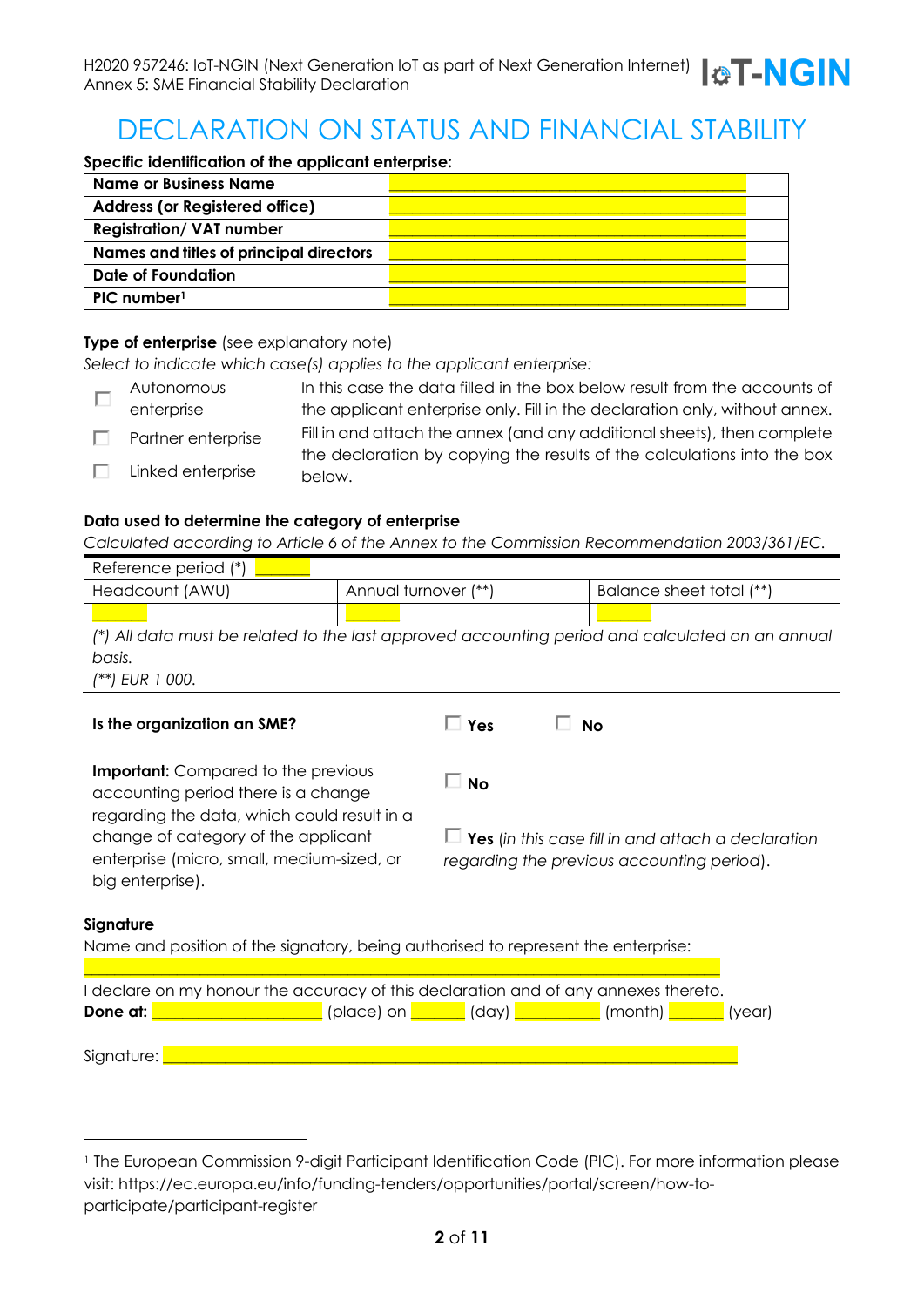### EXPLANATORY NOTE ON THE TYPES OF ENTERPRISES TAKEN INTO ACCOUNT FOR CALCULATING THE HEADCOUNT AND THE FINANCIAL AMOUNTS

#### **I. TYPES OF ENTERPRISES**

The definition of an SME2 distinguishes three types of enterprise, according to their relationship with other enterprises in terms of holdings of capital or voting rights or the right to exercise a dominant influence3.

#### *Type 1: Autonomous Enterprise*

This is by far the most common type of enterprise. It applies to all enterprises which are not one of the two other types of enterprise (partner or linked). An applicant enterprise is autonomous if it:

- Does not have a holding of 25%4 or more in any other enterprise,
- And is not 25%4 or more owned by any enterprise or public body or jointly by several linked enterprises or public bodies, apart from some exceptions<sup>5</sup>,
- And does not draw up consolidated accounts and is not included in the accounts of an enterprise which draws up consolidated accounts and is thus not a linked enterprise<sup>6</sup>.

#### *Type 2: Partner Enterprise*

This type represents the situation of enterprises which establish major financial partnerships with other enterprises, without the one exercising effective direct or indirect control over the other. Partners are enterprises which are not autonomous, but which are not linked to one another.

<sup>3</sup> Definition, Article 3

- <sup>5</sup> An enterprise may continue being considered as autonomous when this 25% threshold is reached or exceeded, if that percentage is held by the following categories of investors (provided that those are not linked with the applicant enterprise):
	- a) public investment corporations, venture capital companies, individuals or groups of individuals with a regular venture capital investment activity who invest equity capital in unquoted businesses ("business angels"), provided the total investment of those business angels in the same enterprise is less than EUR 1 250 000,
	- b) universities or non-profit research centres,
	- c) institutional investors, including regional development funds,
	- d) autonomous local authorities with an annual budget of less than EUR 10 million and less than 5000 inhabitants.
- (Definition, Article 3 paragraph 2, second sub-paragraph)

<sup>2</sup> Henceforth in the text, the term "Definition" refers to the Annex to Commission Recommendation 2003/361/EC on the definition of SMEs.

<sup>4</sup> In terms of the share of the capital or voting rights, whichever is higher is applied. To this percentage should be added the holding in that same enterprise of each enterprise, which is linked to the holding company (Definition, Article 3 paragraph 2)

<sup>6</sup> - If the registered office of the enterprise is situated in a Member State which has provided for an exception to the requirement to draw up such accounts pursuant to the Seventh Council Directive 83/349/EEC of 13 June 1983, the enterprise should nevertheless check specifically whether it does not meet one or other of the conditions laid down in Article 3 paragraph 3 of the Definition.

<sup>-</sup> There are also some very rare cases in which an enterprise may be considered linked to another enterprise through a person or a group of natural persons acting jointly (Definition, Article 3 paragraph 3).

<sup>-</sup> Conversely, there are very few cases of enterprises drawing up consolidated accounts voluntarily, without being required to do so under the Seventh Directive. In that case, the enterprise is not necessarily linked and can consider itself only a partner.

To determine whether the enterprise is linked or not, in each of the three situations it should be checked whether or not the enterprise meets one or other of the conditions laid down in Article 3 paragraph 3 of the Definition, where applicable through a natural person or group of natural persons acting jointly.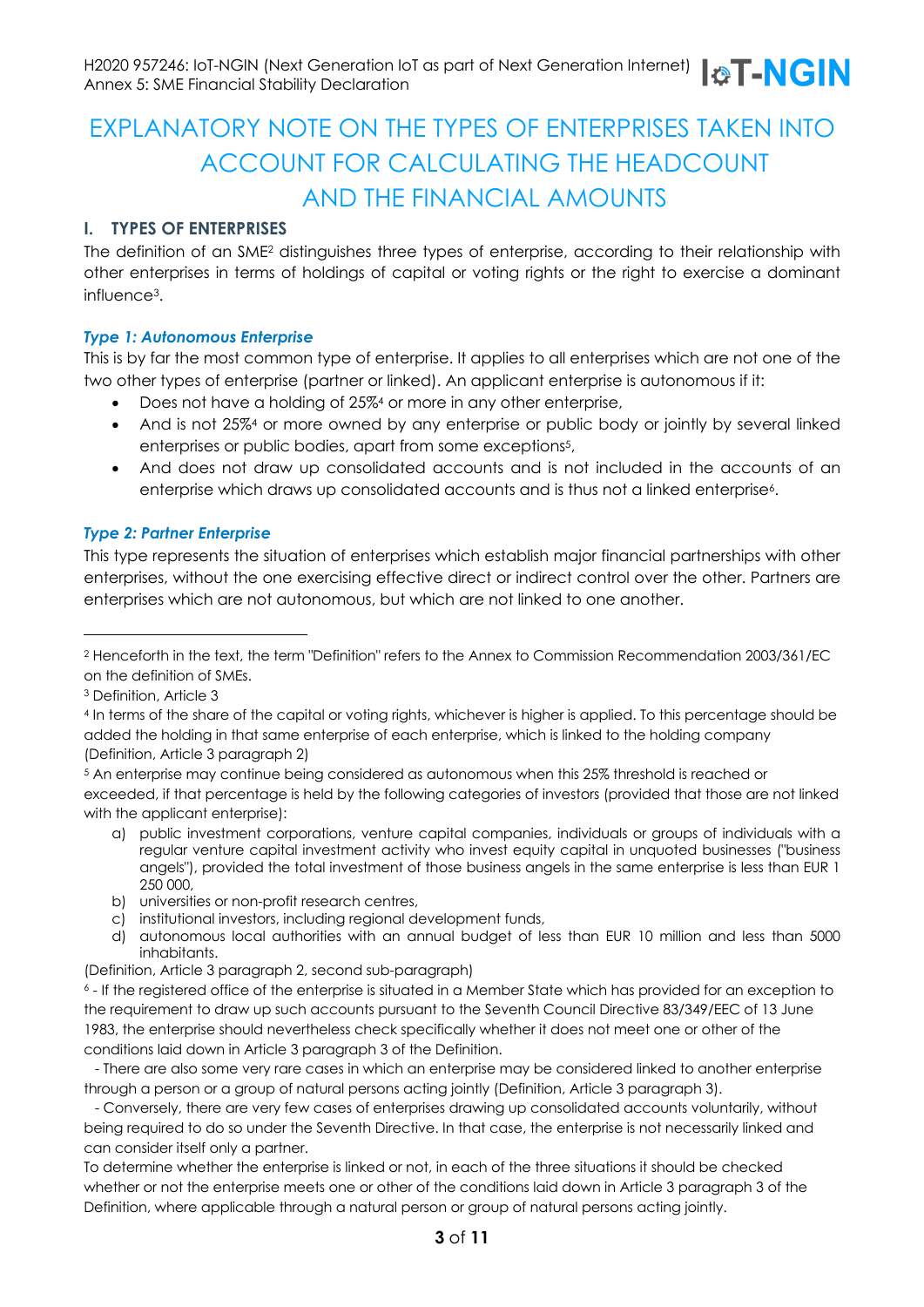H2020 957246: IoT-NGIN (Next Generation IoT as part of Next Generation Internet)  $\Box$   $\Box$   $\Box$ Annex 5: SME Financial Stability Declaration



The applicant enterprise is a partner of another enterprise if:

- It has a holding or voting rights equal to or greater than 25% in the other enterprise, or the other enterprise has a holding or voting rights equal to or greater than 25% in the applicant enterprise.
- The enterprises are not linked enterprises within the meaning defined below, which means, among other things, that the voting rights of one in the other do not exceed 50%.
- And the applicant enterprise does not draw up consolidated accounts which include the other enterprise by consolidation and is not included by consolidation in the accounts of the other enterprise or of an enterprise linked to it<sup>6</sup>.

#### *Type 3: Linked Enterprise*

This type corresponds to the economic situation of enterprises which form a group through the direct or indirect control of the majority of the voting rights (including through agreements or, in certain cases, through natural persons as shareholders), or through the ability to exercise a dominant influence on an enterprise. Such cases are thus less frequent than the two preceding types.

To avoid difficulties of interpretation for enterprises, the Commission has defined this type of enterprise by taking over – wherever they are suitable for the purposes of the Definition – the conditions set out in Article 1 of Council Directive 83/349/EEC on consolidated accounts<sup>7</sup>, which has been applied for many years.

An enterprise thus generally knows immediately that it is linked, since it is already required under that Directive to draw up consolidated accounts or is included by consolidation in the accounts of an enterprise which is required to draw up such consolidated accounts.

The only two cases, which are however not very frequent, in which an enterprise can be considered linked although it is not already required to draw up consolidated accounts, are described in the first two indents of endnote 5 of this explanatory note. In those cases, the enterprise should check whether it meets one or other of the conditions set out in Article 3 paragraph 3 of the Definition.

#### **II. THE HEADCOUNT AND THE ANNUAL WORK UNITS8**

The headcount of an enterprise corresponds to the number of annual work units (AWU).

#### **Who is included in the headcount?**

- The employees of the applicant enterprise
- persons working for the enterprise being subordinate to it and considered to be employees under national law
- owner-managers
- partners engaging in a regular activity in the enterprise and benefiting from financial advantages from the enterprise.

Apprentices or students engaged in vocational training with an apprenticeship or vocational training contract are not considered in the headcount.

#### **How is the headcount calculated?**

One AWU corresponds to one person who worked full-time in the enterprise in question or on its behalf during the entire reference year. The headcount is expressed in AWUs.

The work of persons, who did not work the entire year, or who worked part-time - regardless of its duration - and seasonal work is counted as fractions of AWU. The duration of maternity or parental leaves is not counted.

<sup>7</sup> Seventh Council Directive 83/349/EEC of 13 June 1983, based on Article 54(3)(g) of the Treaty and concerning consolidated accounts (OJ L 193 of 18.7.1983, p. 1), as last amended by Directive 2001/65/EC of the European Parliament and of the Council (OJ L 283 of 27.10.2001, p. 28).

<sup>8</sup> Definition, Article 5.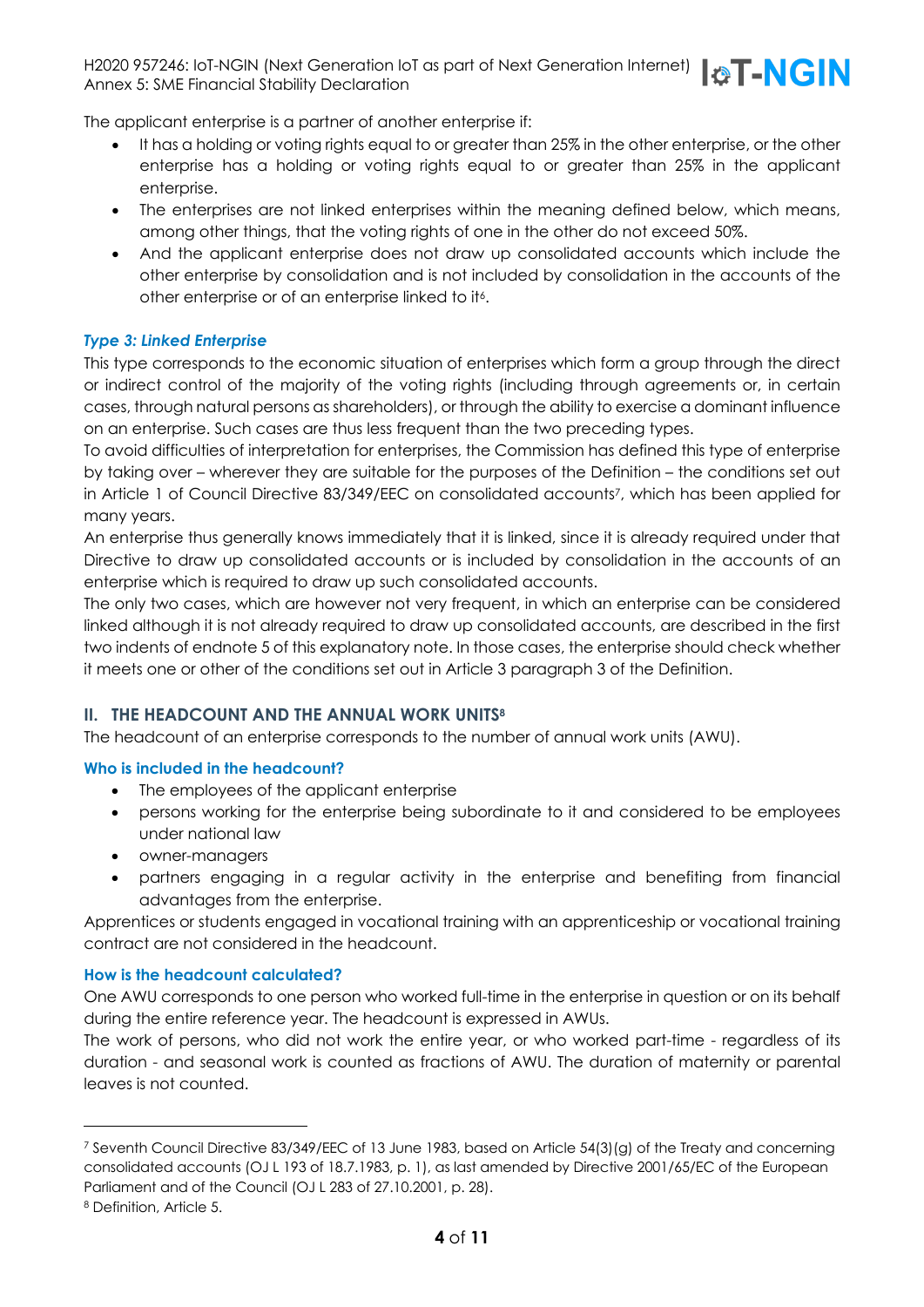# ANNEX TO THE DECLARATION CALCULATION FOR THE PARTNER OR LINKED TYPE OF ENTREPRISE

#### **Annexes to be enclosed if necessary**

- **Annex A** if the applicant enterprise has at least one partner enterprise (and any additional sheets)
- **Annex B** if the applicant enterprise has at least one linked enterprise (and any additional sheets)

#### **Calculation for the partner or linked type of enterprise**<sup>9</sup> (see explanatory note)

| Reference period <sup>10</sup> :               |                 |                    |                     |
|------------------------------------------------|-----------------|--------------------|---------------------|
|                                                | Headcount (AWU) | Annual<br>turnover | Balance sheet total |
|                                                |                 | $(\hbox{}^*)$      | $(\ast)$            |
| Data <sup>10</sup><br>of<br>1.<br>the          |                 |                    |                     |
| applicant enterprise or                        |                 |                    |                     |
| consolidated accounts                          |                 |                    |                     |
| $\left(\text{copy data from box } B(1)\right)$ |                 |                    |                     |
| in annex $B^{11}$ )                            |                 |                    |                     |
| 2.<br>Proportionally                           |                 |                    |                     |
| aggregated data <sup>10</sup> of all           |                 |                    |                     |
| partner enterprises<br>lif)                    |                 |                    |                     |
| any) (copy data from                           |                 |                    |                     |
| box A in annex A)                              |                 |                    |                     |
| 3. Added up data <sup>10</sup> of all          |                 |                    |                     |
| linked enterprises (if any)                    |                 |                    |                     |
| - if not included by                           |                 |                    |                     |
| consolidation in line 1                        |                 |                    |                     |
| $\left(\text{copy data from box }B(2)\right)$  |                 |                    |                     |
| in annex $B$ )                                 |                 |                    |                     |
| Total                                          |                 |                    |                     |
| (*) EUR 1 000.                                 |                 |                    |                     |

**NOTE**: The data entered in the "Total" row of the above table should be entered in the box "Data used to determine the category of enterprise" in the declaration.

<sup>9</sup> Definition, Article 6 paragraphs 2 and 3

<sup>10</sup> All data must be relating to the last approved accounting period and calculated on an annual basis. In the case of newly-established enterprises whose accounts have not yet been approved, the data to apply shall be derived from a reliable estimate made in the course of the financial year (Definition, Article 4).

<sup>11</sup> The data of the enterprise, including the headcount, are determined on the basis of the accounts and other data of the enterprise or, where they exist, the consolidated accounts of the enterprise, or the consolidated accounts in which the enterprise is included through consolidation.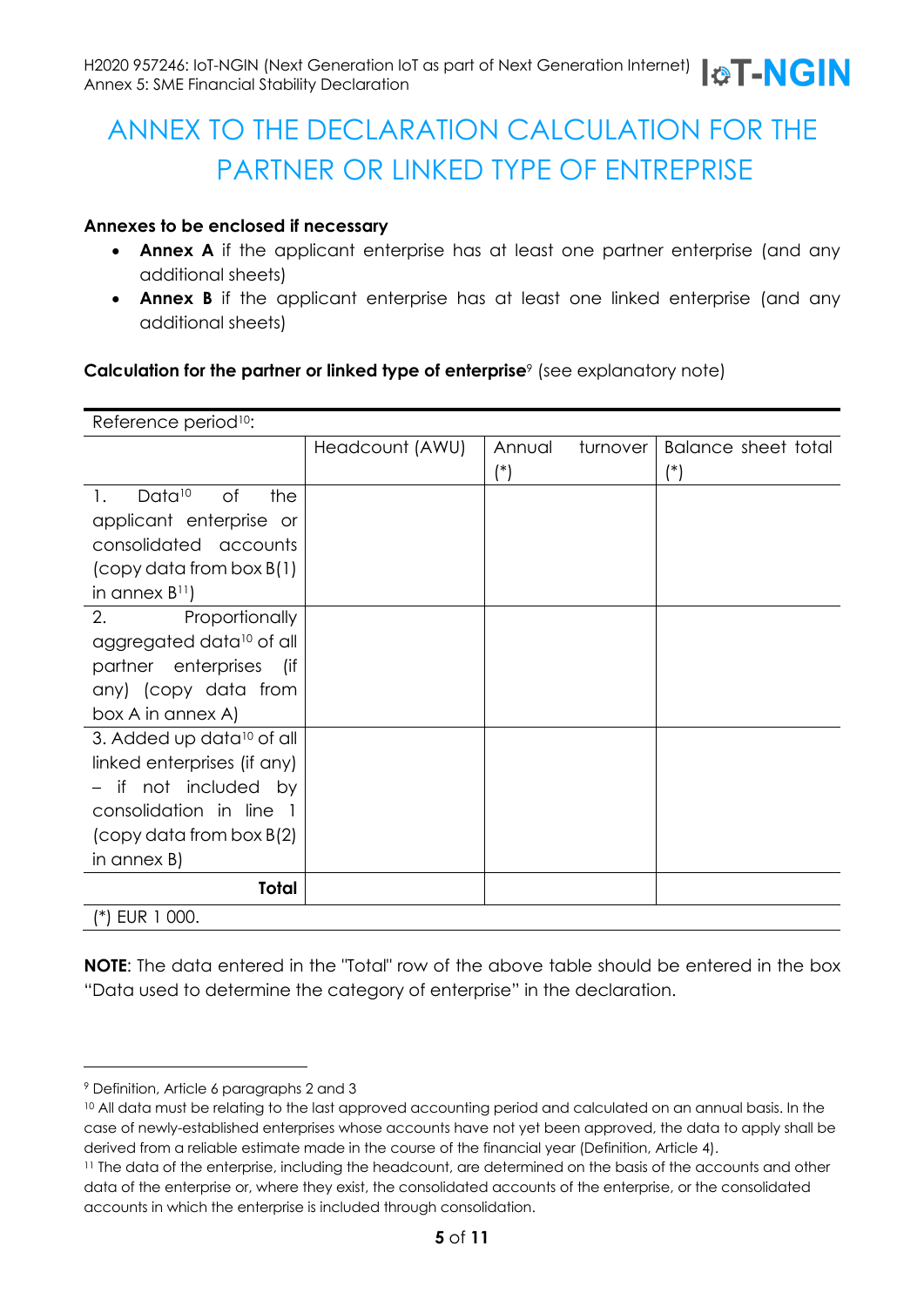# ANNEX A

# Partner enterprises

For each enterprise for which a 'partnership sheet' has been completed (one sheet for each partner enterprise of the applicant enterprise and for any partner enterprises of any linked enterprise, of which the data is not yet included in the consolidated accounts of that linked enterprise), the data in the 'partnership box' in question should be entered in the summary table below:

#### **BOX A**

| <b>Headcount (AWU)</b> | Annual turnover (*) | <b>Balance sheet</b><br>total $(*)$ |
|------------------------|---------------------|-------------------------------------|
|                        |                     |                                     |
|                        |                     |                                     |
|                        |                     |                                     |
|                        |                     |                                     |
|                        |                     |                                     |
|                        |                     |                                     |
|                        |                     |                                     |
|                        |                     |                                     |
|                        |                     |                                     |

(\*) EUR 1 000.

*(attach sheets or expand the present table, if necessary)*

#### **Reminder:**

This data is the result of a proportional calculation done on the 'partnership sheet' for each direct or indirect partner enterprise.

The data entered in the "Total" row of the above table should be entered in line 2 (regarding partner enterprises) of the table in the Annex to the declaration.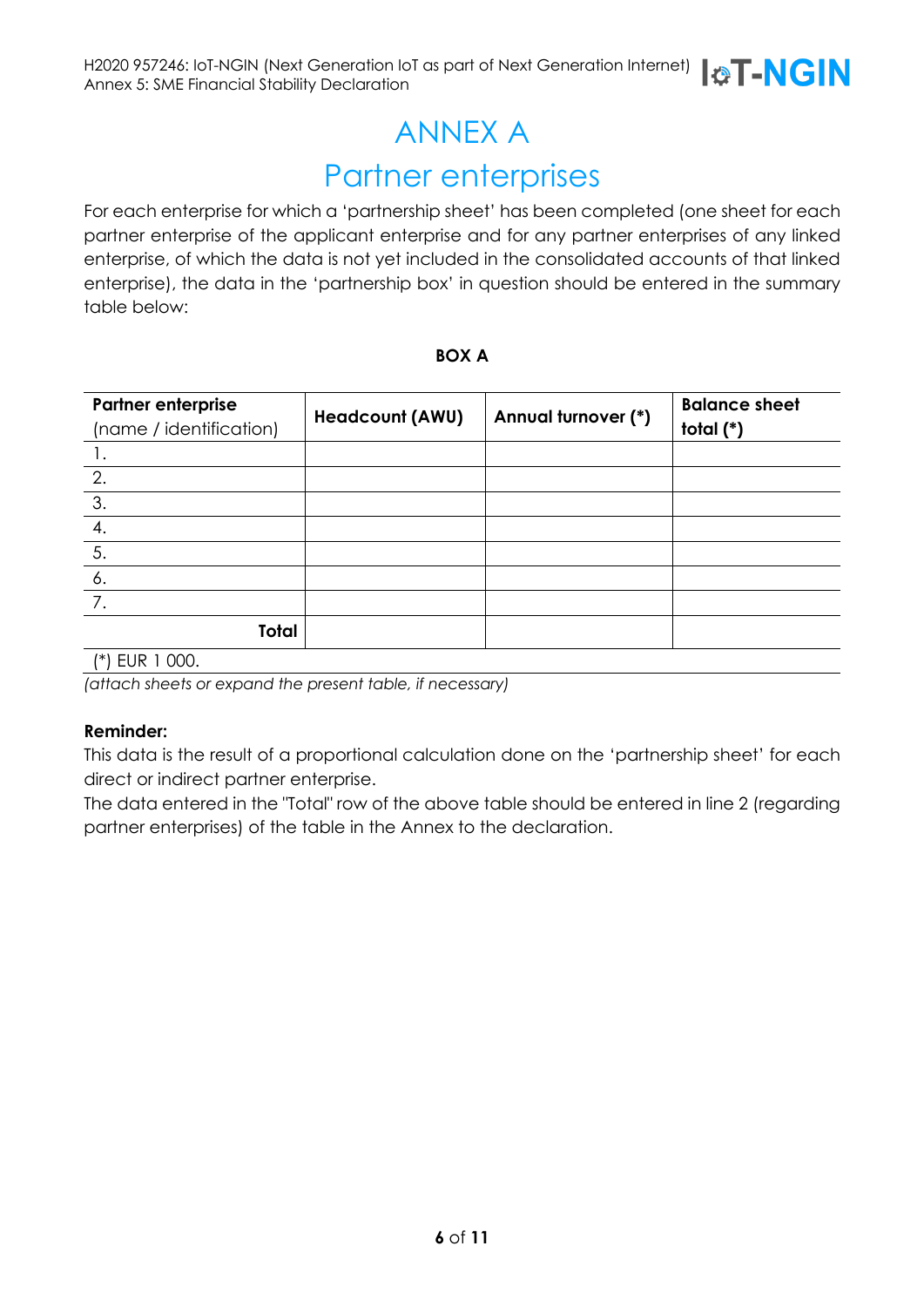# PARTNERSHIP SHEET

#### **1. Specific identification of the applicant enterprise**

| <b>Name or Business Name</b>                             |  |
|----------------------------------------------------------|--|
| <b>Address (or Registered office)</b>                    |  |
| Registration/ VAT number <sup>12</sup>                   |  |
| Names and titles of principal<br>directors <sup>13</sup> |  |

#### **2. Raw data regarding that partner enterprise**

| Reference period |                        |                     |                             |       |
|------------------|------------------------|---------------------|-----------------------------|-------|
|                  | <b>Headcount (AWU)</b> | Annual turnover (*) | <b>Balance</b><br>total (*) | sheet |
| Raw data         |                        |                     |                             |       |
| $(*)$ EUR 1 000. |                        |                     |                             |       |

**Reminder**: These raw data are derived from the accounts and other data of the partner enterprise, consolidated if they exist. To those are added 100% of the data of enterprises which are linked to this partner enterprise, unless the accounts data of those linked enterprises are already included through consolidation in the accounts of the partner enterprise14. If necessary, add "linkage sheets" for the enterprises which are not yet included through consolidation.

#### **3. Proportional calculation**

a) Precisely indicate the holding15 of the enterprise drawing up the declaration (or of the linked enterprise via which the relation to the partner enterprise is established) in the partner enterprise to which this sheet relates:

Also indicate the holding of the partner enterprise to which this sheet relates in the enterprise drawing up the declaration (or in the linked enterprise):

\_\_\_\_\_\_\_\_\_\_\_\_\_\_\_\_\_\_\_\_\_\_\_\_\_\_\_\_\_\_\_\_\_\_\_\_\_\_\_\_\_\_\_\_\_\_\_\_\_\_\_\_\_\_\_\_\_\_\_\_\_\_\_\_\_\_\_\_\_\_\_\_\_\_\_\_\_\_\_\_\_\_\_\_\_\_\_\_\_\_\_\_\_

\_\_\_\_\_\_\_\_\_\_\_\_\_\_\_\_\_\_\_\_\_\_\_\_\_\_\_\_\_\_\_\_\_\_\_\_\_\_\_\_\_\_\_\_\_\_\_\_\_\_\_\_\_\_\_\_\_\_\_\_\_\_\_\_\_\_\_\_\_\_\_\_\_\_\_\_\_\_\_\_\_\_\_\_\_\_\_\_\_\_\_\_\_

b) The higher of these two holding percentages should be applied to the raw data entered in the previous box. The results of this proportional calculation should be given in the following table:

\_\_\_\_\_\_\_\_\_\_\_\_\_\_\_\_\_\_\_\_\_\_\_\_\_\_\_\_\_\_\_\_\_\_\_\_\_\_\_\_\_\_\_\_\_\_\_\_\_\_\_\_\_\_\_\_\_\_\_\_\_\_\_

\_\_\_\_\_\_\_\_\_\_\_\_\_\_\_\_\_\_\_\_\_\_\_\_\_\_\_\_\_\_\_\_\_\_\_\_\_\_\_\_\_\_\_\_\_\_\_\_\_\_\_\_\_\_\_\_\_\_\_\_\_\_\_

<sup>&</sup>lt;sup>12</sup> To be determined by the Member State according to its needs

<sup>13</sup> Chairman (CEO), Director-General or equivalent.

<sup>14</sup> Definition, Article 6 paragraph 3, first sub-paragraph

<sup>&</sup>lt;sup>15</sup> In terms of the share of the capital or voting rights, whichever is higher. To this holding should be added the holding of each linked enterprise in the same enterprise (Definition, Article 3 paragraph 2 first sub-paragraph).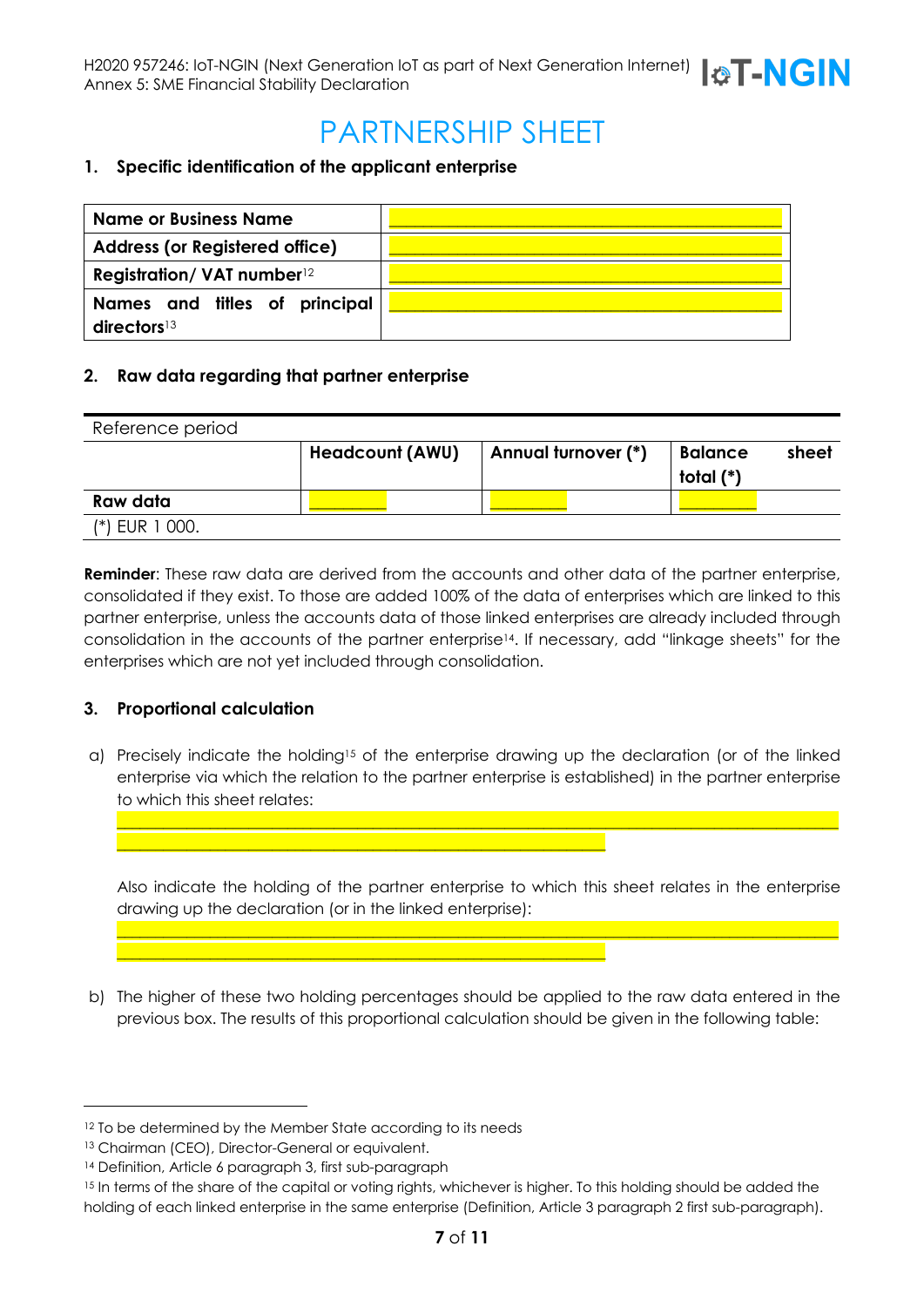

#### **Partnership box'**

| Percentage:                 | Headcount (AWU)   Annual turnover (*)   Balance |  | total (*) | sheet |
|-----------------------------|-------------------------------------------------|--|-----------|-------|
| <b>Proportional results</b> |                                                 |  |           |       |
| $(*)$ EUR 1 000.            |                                                 |  |           |       |

These data should be entered in Box A in Annex A.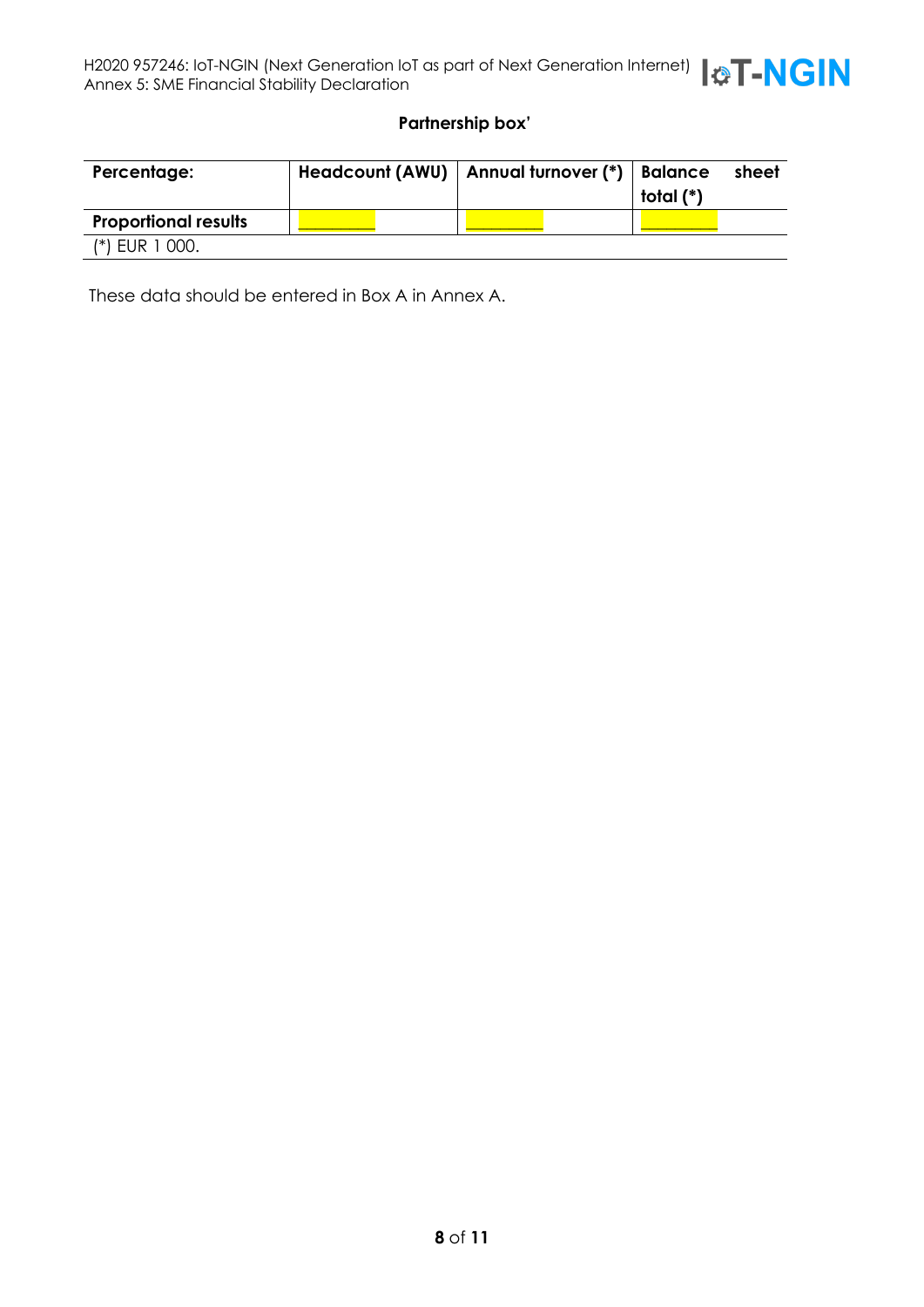# ANNEX B

# Linked enterprises

#### **DETERMINE THE CASE APPLICABLE TO THE APPLICANT ENTERPRISE:**

**Case 1**: The applicant enterprise draws up consolidated accounts or is included by consolidation in the consolidated accounts of another enterprise. (Box B(1))

**Case 2**: The applicant enterprise or one or more of the linked enterprises do not establish consolidated accounts or are not included in the consolidated accounts. (Box B(2)).

**Please note:** The data of the enterprises, which are linked to the applicant enterprise, are derived from their accounts and their other data, consolidated if they exist. To them are aggregated proportionally the data of any possible partner enterprise of that linked enterprise, situated immediately upstream or downstream from it, unless it has already been included through consolidation16.

#### **CALCULATION METHODS FOR EACH CASE:**

**In case 1:** The consolidated accounts serve as the basis for the calculation. Fill in Box B(1) below.

**Box B(1)**

| D(X, D)      |               |                       |                                             |
|--------------|---------------|-----------------------|---------------------------------------------|
|              | Headcount (*) | Annual<br><b>7**\</b> | turnover   Balance<br>sheet<br>total $(**)$ |
| <b>Total</b> |               |                       |                                             |

(\*) Where in the consolidated accounts no headcount data appears, the calculation of it is done by adding the data from the enterprises to which the enterprise in question is linked. (\*\*) EUR 1 000.

The data entered in the "Total" row of the above table should be entered in line 1 of the table in the Annex to the declaration.

| Identification of the enterprises included through consolidation                                                               |                                             |                                         |                                                            |  |  |
|--------------------------------------------------------------------------------------------------------------------------------|---------------------------------------------|-----------------------------------------|------------------------------------------------------------|--|--|
| <b>Linked enterprise</b><br>(name / identification)                                                                            | <b>Address</b><br>(of registered<br>office) | <b>Registration / VAT</b><br>number (*) | Names and titles of<br>the principal<br>director(s) $(**)$ |  |  |
|                                                                                                                                |                                             |                                         |                                                            |  |  |
| 2.                                                                                                                             |                                             |                                         |                                                            |  |  |
| $\overline{3}$ .                                                                                                               |                                             |                                         |                                                            |  |  |
| 4.                                                                                                                             |                                             |                                         |                                                            |  |  |
| $\overline{5}$ .                                                                                                               |                                             |                                         |                                                            |  |  |
| 6.                                                                                                                             |                                             |                                         |                                                            |  |  |
|                                                                                                                                |                                             |                                         |                                                            |  |  |
| <b>Total</b><br>renders and the second contract of the second second second second second second second second second second s |                                             |                                         |                                                            |  |  |

(\*) To be determined by the Member State according to its needs

(\*\*) Chairman (CEO), Director-General or equivalent.

<sup>16</sup> Definition, Article 6 paragraph 3, second sub-paragraph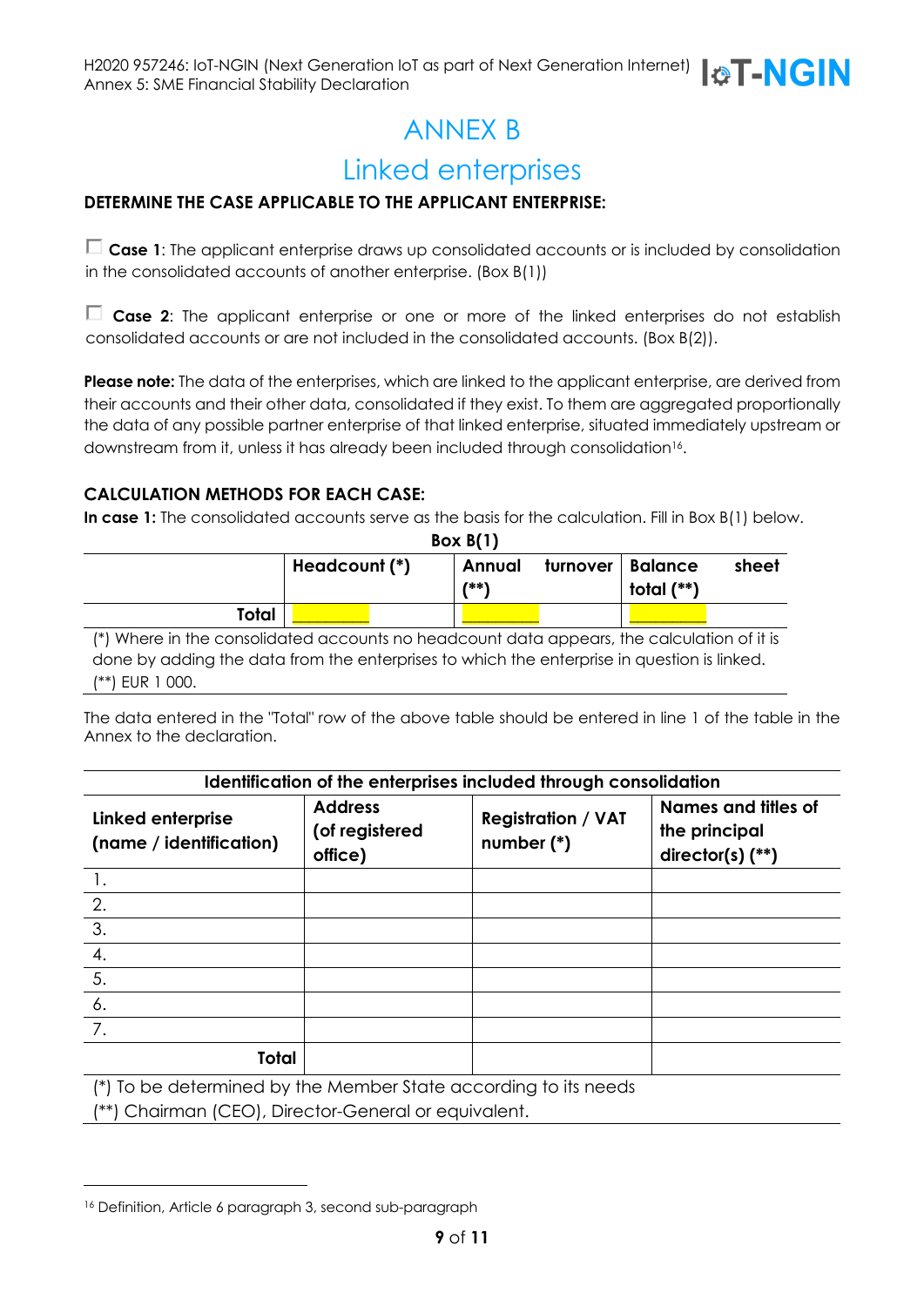

**Important**: Partner enterprises of such a linked enterprise, which are not yet included through consolidation, are treated like direct partners of the applicant enterprise. Their data and a 'partnership sheet' should therefore be added in Annex A.

**In case 2:** For each linked enterprise (including links via other linked enterprises), complete a "linkage sheet" and simply add together the accounts of all the linked enterprises by filling in Box B(2) below. **Box B(2)**

| DOX D(Z)                                      |                        |                      |                            |  |  |  |
|-----------------------------------------------|------------------------|----------------------|----------------------------|--|--|--|
| <b>Enterprise No.:</b>                        | <b>Headcount (AWU)</b> | Annual turnover (**) | <b>Balance sheet total</b> |  |  |  |
|                                               |                        |                      | 7**\                       |  |  |  |
| $1. (*)$                                      |                        |                      |                            |  |  |  |
| $2. (*)$                                      |                        |                      |                            |  |  |  |
| $3. (*)$                                      |                        |                      |                            |  |  |  |
| Total                                         |                        |                      |                            |  |  |  |
| (*) attach one "linkage sheet" per enterprise |                        |                      |                            |  |  |  |
| EUR 1 000.<br>/**)                            |                        |                      |                            |  |  |  |

The data entered in the "Total" row of the above table should be entered in line 3 (regarding linked enterprises) of the table in the Annex to the declaration.